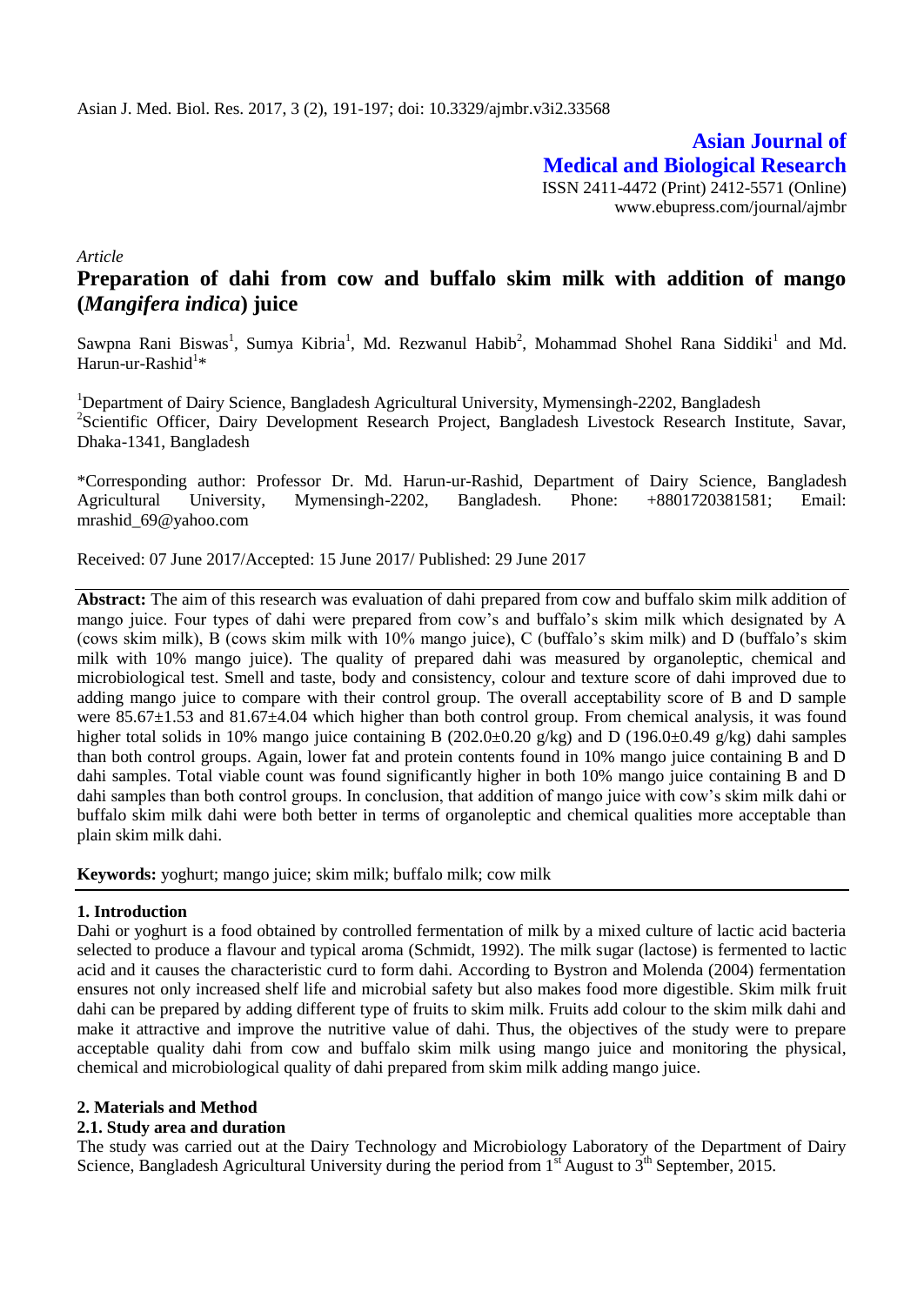### **2.2. Sample collection and skimming of milk**

The milk samples were collected from Bangladesh Agricultural University Dairy farm. Whole milk was skimmed by an electric cream separator machine. Every trial about 2.0 litre of cow milk and 2.0 litre of buffalo milk were skimmed.

### **2.3. Chemical analysis of cow and buffalo milk**

Skim milks were analyzed at the Dairy Technology and Microbiology laboratory to monitor their composition. Chemical analysis of cow and buffalo skim milk collected from BAU Dairy Farm is shown in Table 1.

### **2.4. Preparation and chemical analysis of mango juice**

The seeds were removed from the mango pulp. Then the fruit pulp was blended by adding of distilled water. After blending the juice was filtered by clean cloth (hot water washed). It was preserved in the refrigerator at 4°C up to start of the experiment. Total solids content of the mango juice were determined by oven drying method according to Association of Official Agricultural Chemists (AOAC, 1982). Fat percent was estimated by Babcock method as described by Agarwala and Sharma (1961). Crude protein was determined by Kjeldahl method and moisture was determined by oven drying method as described by AOAC (1982).

## **2.5. Preparation of different types of dahi**

The skim milk was boiled for sometimes to reduce about 20% percent of original volume. After boiling the volume of the cow milk and buffalo milk were 1000 ml. sugar was added to the milk at the rate of 12 percent during boiling. So, 120g sugar was added in 1000 ml during boiling. During heating milk was stirred thoroughly with the help of a stirrer. After desired heating, milk pan was taken out from the heater and allowed to reduce temperature. When the temperature decreased to 40°C then the cow milk and buffalo milk were divided into four equal portions (two from each type) and different types of dahi were prepared from each portion by using different levels of mango juice.

### **2.6. Evaluation of prepared dahi samples**

### **2.6.1. Physical test**

The organoleptic parameters were smell and taste, body and consistency, color and texture.

### **2.6.2. Chemical tests**

After the organoleptic evaluations, all dahi samples were chemically analyzed in the laboratory for composition. The following parameters were determined for acidity percentage, pH value, fat (g/kg), protein (g/kg), total solids content ( $g/kg$ ), ash content ( $g/kg$ ).

### **2.6.3. Microbiological test**

Total viable count (cfu/g) and coliform count (cfu/g) were done for microbiological test.

## **2.7. Statistical analysis**

Analysis of variance test (ANOVA) was done to find out the statistical difference between the means. In this experiment, all experimental materials were completely homogenous and for this reason data were analyzed by using one-way analysis of variance test in Completely Randomized Design (CRD) using the SPSS statistical program.

## **3. Result and Discussion**

### **3.1. Organoleptic qualities of cows skim milk dahi prepared by mango juice**

Smell and taste score of A & B type dahi samples were  $42.00 \pm 2.00$  and  $44.00 \pm 1.73$ , respectively (Table 2) which are higher than control group dahi. The findings of this experiment agree with the work of Mustafa (1997).

Body and consistency score of A and B type dahi samples samples were  $24.00\pm2.00$  and  $25.33\pm0.58$ , respectively. Statistical analysis showed that there was non-significant difference existed within the body and consistency score of dahi but higher score found in 10% mango juice dahi (Table 2). The result of this experiment agrees with the findings of Desai et al. (1994) who found that body and consistency of dahi improved due to addition of fruit juice.

The colour and texture of A and B type dahi were  $14.67\pm0.58$  and  $16.33\pm0.58$ , respectively (Table 2). Results revealed that there was significant (p<0.05) difference among the A and B type dahi. Regarding dahi texture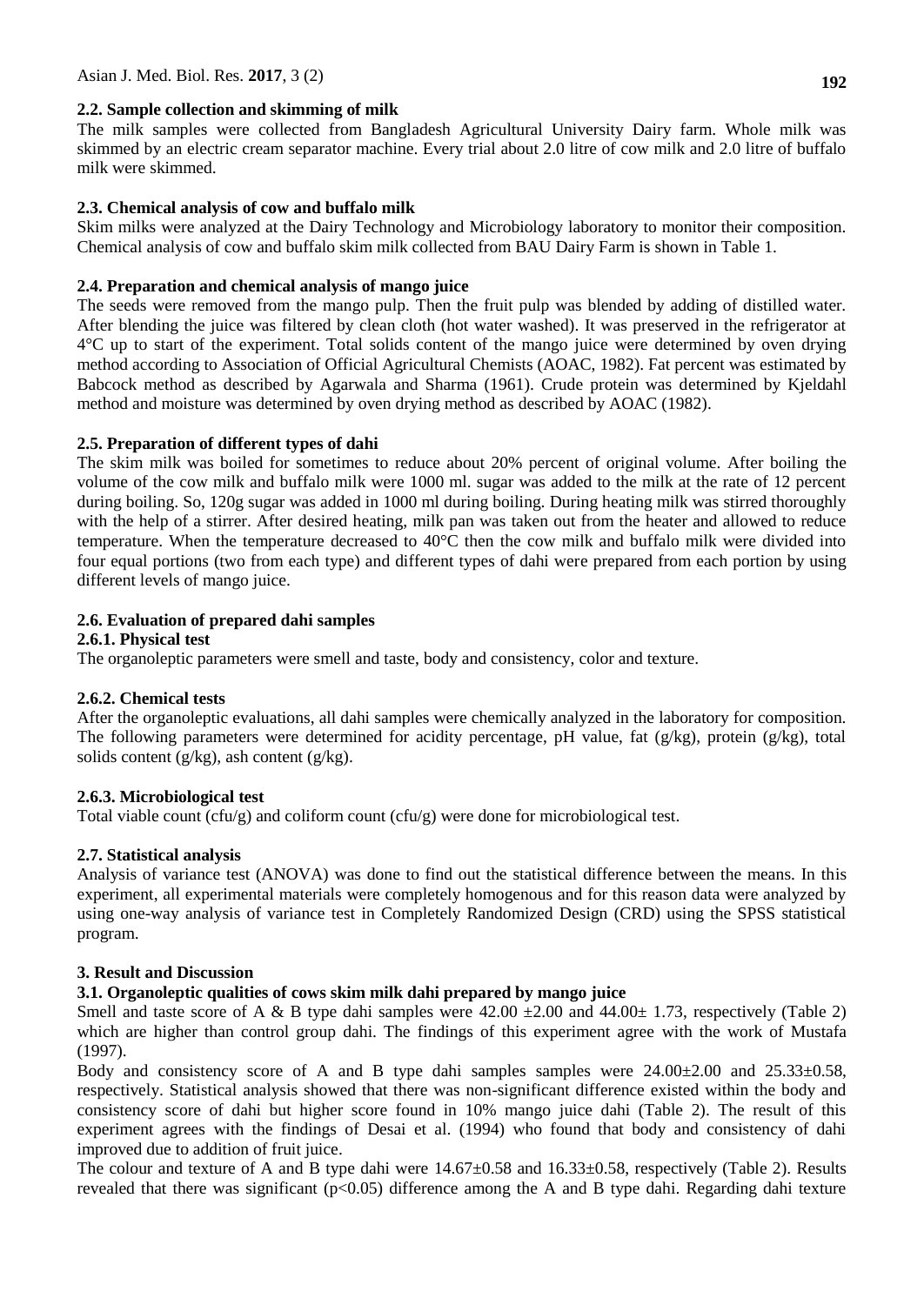Shukla et al. (1987) advocated the use of stabilizers and additives to improve the textual characteristics of yoghurt.

Overall physical score of A and B type dahi were  $80.67\pm2.08$  and  $85.67\pm1.53$ , respectively (Table 2). Statistical analysis showed that overall acceptability score of dahi was significantly ( $p<0.05$ ) higher in B type dahi than A type.

## **3.2. Organoleptic qualities of buffaloes skim milk dahi prepared by mango juice**

Smell and taste score of C and D type dahi sample containing mango juice were  $41.00\pm1.00$  and  $42.67\pm3.21$ , respectively (Table 3). Statistical analysis showed that there was no significant difference within the smell and taste score of dahi which agree with the work of Mustafa (1997).

Body and consistency score of C and D type dahi samples were  $24.00 \pm 1.73$  and  $24.33 \pm 0.58$ , respectively (Table 3). From the study of body and consistency score of all samples, it was found that there was no significant difference (p>0.05) between the samples.

The color & texture score of C and D type samples were  $13.67 \pm 1.53$  and  $14.67 \pm 1.53$ , respectively (Table 3). The result showed that significant difference  $(p<0.01)$  existed between the color & texture score of samples. Shukla *et al.* (1987) advocated the use of stabilizers and additives to improve the textual characteristics of yoghurt.

Overall score of C and D type dahi samples were 78.67±2.52 and 81.67±4.04, respectively. Results indicated that significant difference  $(p<0.05)$  existed between the overall score of samples. Higher overall score was recorded in dahi with 10% mango juice sample than dahi with 0% mango juice sample.

## **3.3. Chemical parameters of cow skim milk dahi prepared by mango juice**

## **3.3.1. Acidity percentage**

Average acidity percentage for A and B type dahi samples were 0.80±0.21 and 0.85±0.00, respectively (Table 4). Research result showed that acidity percentage was significantly  $(p<0.05)$  lower in control group sample than mango juice dahi sample (Table 3). Acidity percentage increased due to the addition of mango juice. The results of acidity of dahi samples agreed with the findings of Desai *et al*. (1994) who found that the titratable acidity of fruit dahi was significantly increased due to the addition of fruit juice.

# **3.3.2. pH**

The average pH values of A and B type sample were  $4.5\pm0.10$  and  $4.03\pm0.06$ , respectively which were statistically significant ( $p<0.01$ ) (Table 4). It indicates that addition of fruit juice slightly decreased the pH value of dahi. The result of present findings agrees with the work of Mustafa *et al.* (1997) who found that pH of plain dahi was 4.25.

# **3.3.3. Fat content**

The average fat content of A and B type dahi samples were 2.8 $\pm$ 0.02 and 3.5 $\pm$ 0.00 g/kg, respectively (Table 4). Result revealed that significant difference  $(p<0.01)$  between the fat content of dahi samples. The higher value was recorded in cow's skim milk with 10% mango juice dahi sample than 0% mango juice dahi sample.

## **3.3.4. Carbohydrate content**

The average values of carbohydrate content of A and B type dahi were  $141.8\pm0.15$  and  $161.4\pm1.14$  g/kg, respectively which differs significantly (p<0.05). Table 4 describe that mango juice contain dahi had higher amount of carbohydrate than control group dahi. This result agrees with Islam (2004) who found that carbohydrate content of dahi was remarkably increased with addition of banana.

# **3.3.5. Protein content**

Protein content of A and B type dahi were  $30.6\pm0.07 \& 30.3\pm0.06$  g/kg, respectively (Table 4) and there is no significance difference between A  $\&$  B type dahi. The protein content also decreased slightly in 10% mango juice dahi which due to adding fruit juice because fruit juice contains lower protein than milk. This finding was supported by Mustafa (1997) who found that plain dahi contained higher amount of protein than fruit dahi.

# **3.3.6. Total solids content**

The average total solids content of A and B type dahi were  $181.0\pm0.1$ ,  $202.0\pm0.20$  g/kg, respectively (Table 4). Total solids content was found higher in B than A type dahi and significant  $(p<0.01)$  difference between the A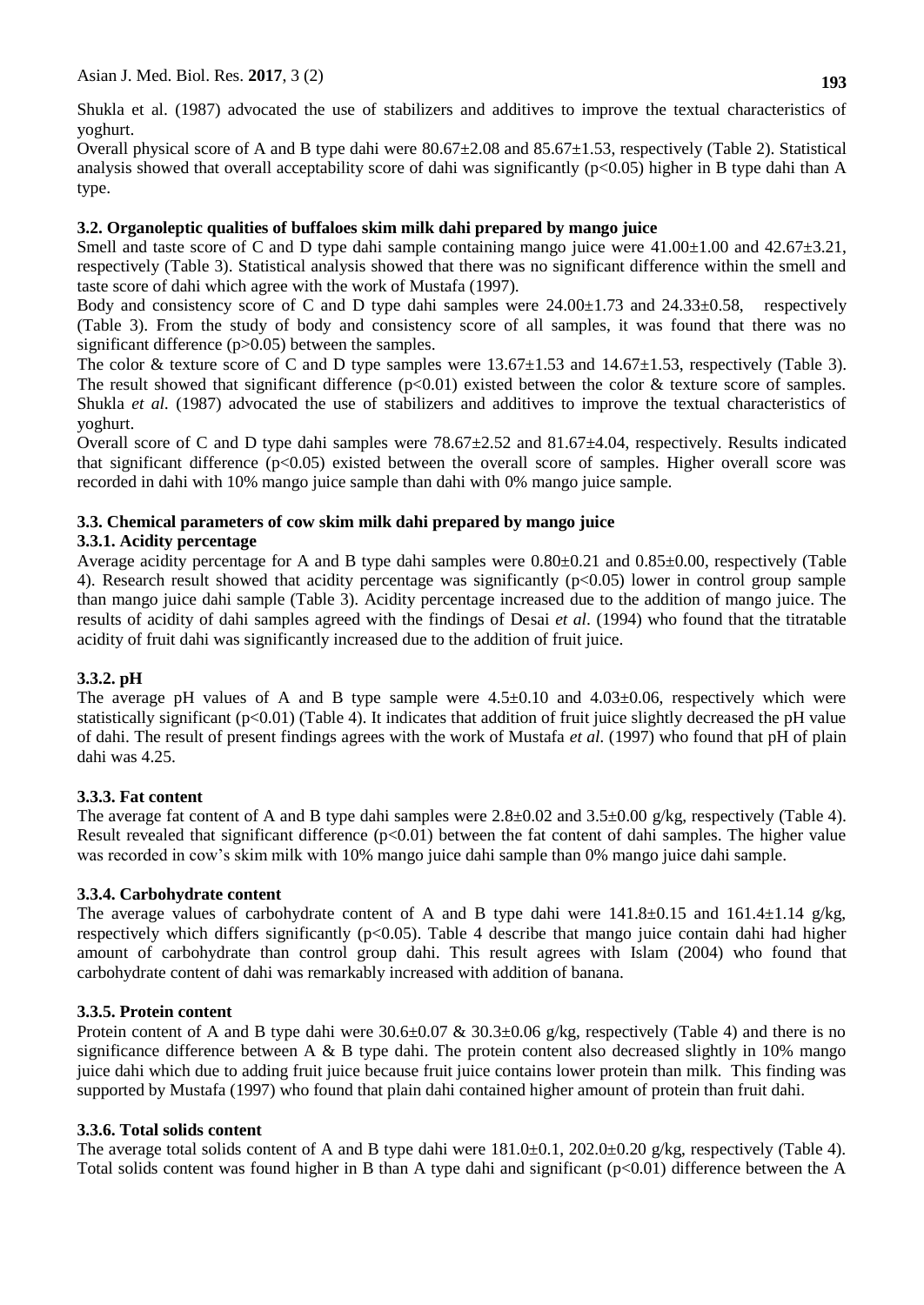and B type dahi. This result agreed with Mustafa (1997) who conducted an experiment with different types of fruit juice and found that addition of fruit juice significantly increased the total solids content of dahi.

### **3.3.7. Ash content**

Ash content of A and B type dahi were  $6.2\pm0.01$  &  $6.5\pm0.04$  g/kg, respectively (Table 4). Non-significantly (p>0.05) higher ash content was found in B type dahi than A type dahi.

# **3.4. Chemical analysis of buffaloes skim milk dahi prepared by mango juice**

#### **3.4.1. Acidity**

Average acidity percentage for C and D were  $0.8\pm0.0$  and  $0.83\pm0.17$  %, respectively (Table 5). Research result showed that acidity percentage was slightly lower in control group sample than mango juice sample and there was significant difference (p<0.05) existed between the samples (Table 5). This slight variation in acidity level in between samples was due to addition of mango juice.

### **3.4.2. pH**

The average pH values of C and D sample were  $4.5\pm0.0 \& 4.17\pm0.06$ , respectively (Table 5). The differences of pH values between the samples were statistically significant  $(p<0.01)$ . It may be due to addition of fruit juice and hence, slightly decreased the pH value of dahi. Here, acidity of mango juice slightly increased which lowered the pH value of dahi and this finding is agreed with the work of Kosikowaski (1996) who stated that the pH of normal dahi samples should be approximately 4.4.

### **3.4.3. Fat content**

Fat content for C and D type's dahi were  $2.3\pm0.02 \& 2.6\pm0.01$  g/kg, respectively (Table 5). Statistical analysis showed that there was significant difference ( $p<0.01$ ) within the fat contents of C and D type dahi. Generally, fruit contains low level of fat. That's why addition of fruit juice might have little change in the fat content of fruit dahi.

### **3.4.4. Carbohydrate content**

The average values of carbohydrate content for C and D type dahi were 151.6±0.34, 156.5±0.29 g/kg, respectively (Table 5). Non-significant (p>0.05) difference was found in respect of carbohydrate content of both dahi samples. The highest carbohydrate content was observed in 10% mango juice dahi sample than control which agrees with Saldamli and Babacan (1997) who reported that carbohydrate content of dahi sample increased due to addition of mango juice.

### **3.4.5. Protein content**

Protein content of C and D type dahi were  $33.1 \pm 0.08 \& 30.6 \pm 0.02$  g/kg, respectively (Table 5). Statistical analysis showed that there was significant difference  $(p<0.01)$  present within the protein content of dahi samples. The protein content was decreased due to adding fruit juice because fruit juice contains lower protein than milk. This result agreed with the work of Mustafa (1997) who found that plain dahi contained higher amount of protein than fruit dahi. Similar type of result was also obtained by Desai et al. (1994).

### **3.4.6. Total solids content**

The average total solids content of C and D type dahi were  $193.7\pm0.20$  &196.0 $\pm0.49$  g/kg, respectively (Table 5). Higher total solids were found in fruits added dahi than control group but there was non-significant difference existed between the C and D type dahi samples. The result of this experiment agrees with the work of Desai et al. (1994) who found that total solids content increased significantly due to addition of fruits in yogurt.

### **3.4.7. Ash content**

Ash content of C and D type dahi were  $6.6\pm0.02 \& 6.4\pm0.03$  g/kg, respectively (Table 5). Statistical analysis showed that there was no significant difference of C and D dahi samples. The findings of this study agreed with the work of Mustafa (1997) and Desai *et al.* (1994) who found that addition of fruit juice decrease the ash content in dahi.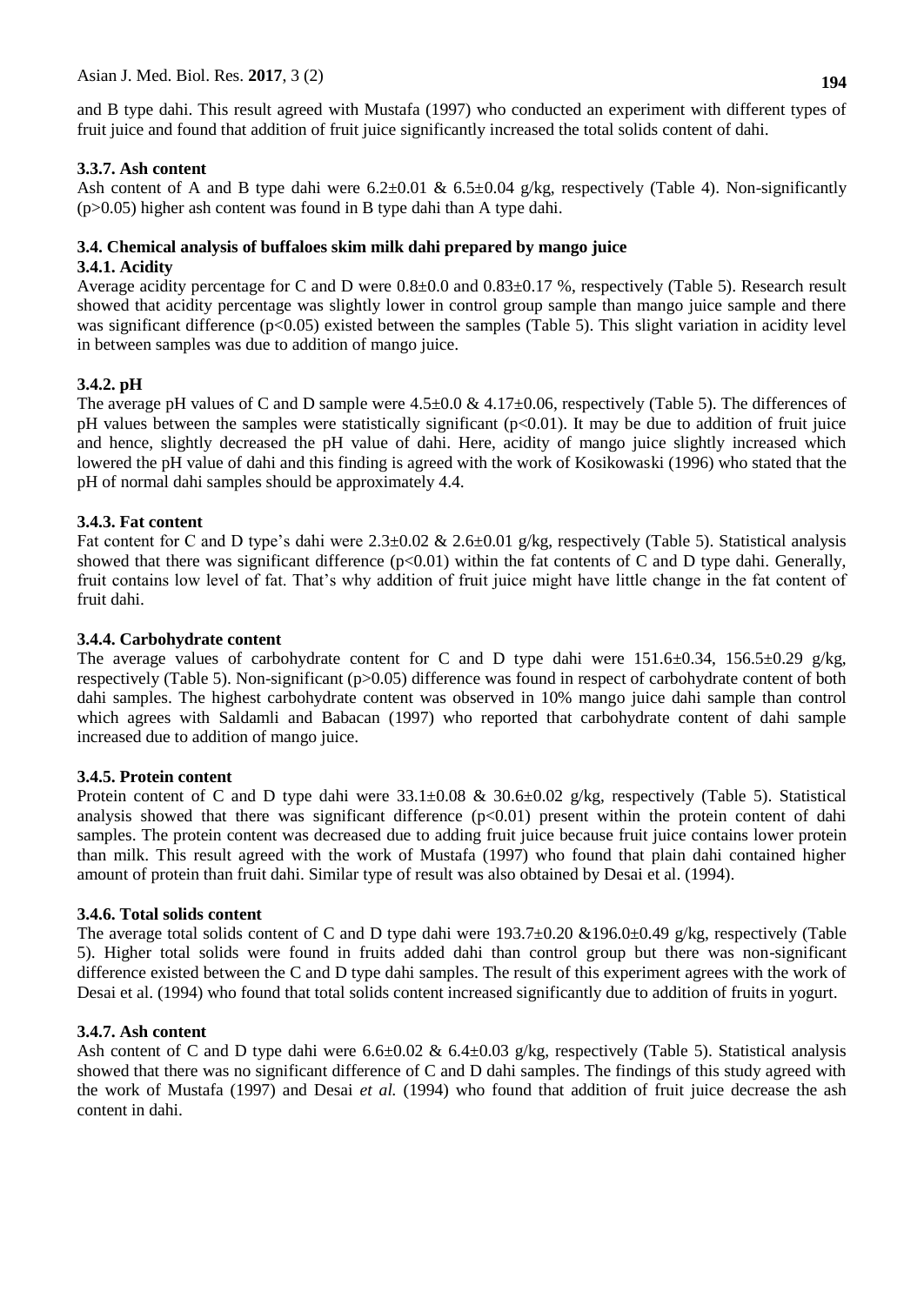| <b>Parameters</b>     | Cow skim milk     | Buffalo skim milk |
|-----------------------|-------------------|-------------------|
| Specific gravity      | $1.035 \pm 0.001$ | $1.032 \pm 0.001$ |
| Acidity %             | $0.14 \pm 0.01$   | $0.16 \pm 0.003$  |
| pH                    | $6.76 \pm 0.02$   | $6.95 \pm 0.02$   |
| Total Solids $(g/kg)$ | $80.7 \pm 1.1$    | $117.4 \pm 3.87$  |
| Fat $(g/kg)$          | $2.67 \pm 0.88$   | $2.3 \pm 0.02$    |
| Protein $(g/kg)$      | $31.74 \pm 0.84$  | $38.3 \pm 1.09$   |
| Lactose $(g/kg)$      | $41.42 \pm 2.74$  | $48.9 \pm 1.29$   |
| Ash $(g/kg)$          | $6.23 \pm 0.09$   | $8.4 \pm 0.25$    |

**Table 1. Chemical analysis of cow and buffalo skim milk collected from BAU Dairy Farm.**

#### **Table 2. Physical parameters of cow skim milk dahi prepared by mango juice.**

| <b>Physical Parameters</b> |                  |                  | <b>Level of Significance</b> |
|----------------------------|------------------|------------------|------------------------------|
| Smell and Taste (50)       | $42.00 \pm 2.00$ | $44.00 \pm 1.73$ | NS                           |
| Body and Consistency (30)  | $24.00 \pm 2.00$ | $25.33 \pm 0.58$ | NS                           |
| Colour and Texture (20)    | $14.67 \pm 0.58$ | $16.33 \pm 0.58$ | ∗                            |
| Overall Score (100)        | $80.67 \pm 2.08$ | $85.67 \pm 1.53$ | ∗                            |

A, Cow's skim milk dahi and B, Cow's skim milk with 10% mango juice dahi. \*indicates significant at 5% level of probability and NS indicates non-significant (p>0.05).

**Table 3. Physical parameters of buffaloes skim milk dahi prepared by mango juice.**

| <b>Physical Parameters</b> |                  |                  | <b>Level of Significance</b> |
|----------------------------|------------------|------------------|------------------------------|
| Smell and Taste (50)       | $41.00 \pm 1.00$ | $42.67 \pm 3.21$ | NS                           |
| Body and Consistency (30)  | $24.00 \pm 1.73$ | $24.33 \pm 0.58$ | NS                           |
| Colour and Texture (20)    | $13.67 \pm 1.53$ | $14.67 \pm 1.53$ | ∗                            |
| Overall Score (100)        | $78.67 + 2.52$   | $81.67 \pm 4.04$ | ∗                            |

C, Buffalo's skim milk dahi and D, Buffalo's skim milk with 10% mango juice dahi. \*indicates significant at 5% level of probability and NS indicates non-significant (p>0.05).

| Table 4. Chemical analysis of cows skim milk dahi prepared by mango juice. |  |  |  |
|----------------------------------------------------------------------------|--|--|--|
|----------------------------------------------------------------------------|--|--|--|

| <b>Parameters</b>     | A                |                  | <b>Level of Significant</b> |
|-----------------------|------------------|------------------|-----------------------------|
| pH                    | $4.5 \pm 0.10$   | $4.03 \pm 0.06$  | $***$                       |
| Acidity $(\%)$        | $0.8 \pm 0.21$   | $0.85 \pm 0.0$   | *                           |
| Water $(g/kg)$        | $819.0 \pm 0.39$ | $798.0 \pm 3.12$ | <b>NS</b>                   |
| Total Solids $(g/kg)$ | $181.0 \pm 0.10$ | $202.0 \pm 0.20$ | $***$                       |
| Fat $(g/kg)$          | $2.8 \pm 0.02$   | $3.5 \pm 0.0$    | $***$                       |
| Protein $(g/kg)$      | $30.6 \pm 0.07$  | $30.3 \pm 0.06$  | <b>NS</b>                   |
| Carbohydrate $(g/kg)$ | $141.8 \pm 0.15$ | $161.4 \pm 1.14$ | ∗                           |
| Ash $(g/kg)$          | $6.2 \pm 0.01$   | $6.5 \pm 0.04$   | <b>NS</b>                   |

A, Cow's skim milk dahi and B, Cow's skim milk with 10% mango juice dahi. \*indicates significant at 5% level of probability, \*\*indicates significant at 1% level of probability and NS indicates non-significant (p>0.05).

|  |  |  | Table 5. Chemical analysis of buffalo skim milk dahi prepared by mango juice. |  |  |
|--|--|--|-------------------------------------------------------------------------------|--|--|
|--|--|--|-------------------------------------------------------------------------------|--|--|

| <b>Parameters</b>     |                  |                  | <b>Level of Significant</b> |
|-----------------------|------------------|------------------|-----------------------------|
| Total Solids (g/kg)   | $193.7 \pm 0.20$ | $196.0 \pm 0.49$ | NS                          |
| Water $(g/kg)$        | $806.3 \pm 0.50$ | $803.8 \pm 0.46$ | NS                          |
| Fat $(g/kg)$          | $2.3 \pm 0.02$   | $2.6 \pm 0.01$   | *                           |
| Protein $(g/kg)$      | $33.1 \pm 0.08$  | $30.6 \pm 0.02$  | $***$                       |
| Carbohydrate $(g/kg)$ | $151.6 \pm 0.34$ | $156.5 \pm 0.29$ | NS                          |
| Ash $(g/kg)$          | $6.6 \pm 0.02$   | $6.4 \pm 0.03$   | NS                          |
| pH                    | $4.5 \pm 0.0$    | $4.17 \pm 0.06$  | $***$                       |
| Acidity $(\% )$       | $0.8{\pm}0.0$    | $0.83 \pm 0.17$  | *                           |

C, Buffalo's skim milk dahi and D, Buffalo's skim milk with 10% mango juice dahi . \*indicates significant at 5% level of probability, \*\*indicates significant at 1% level of probability and NS indicates non-significant (p>0.05).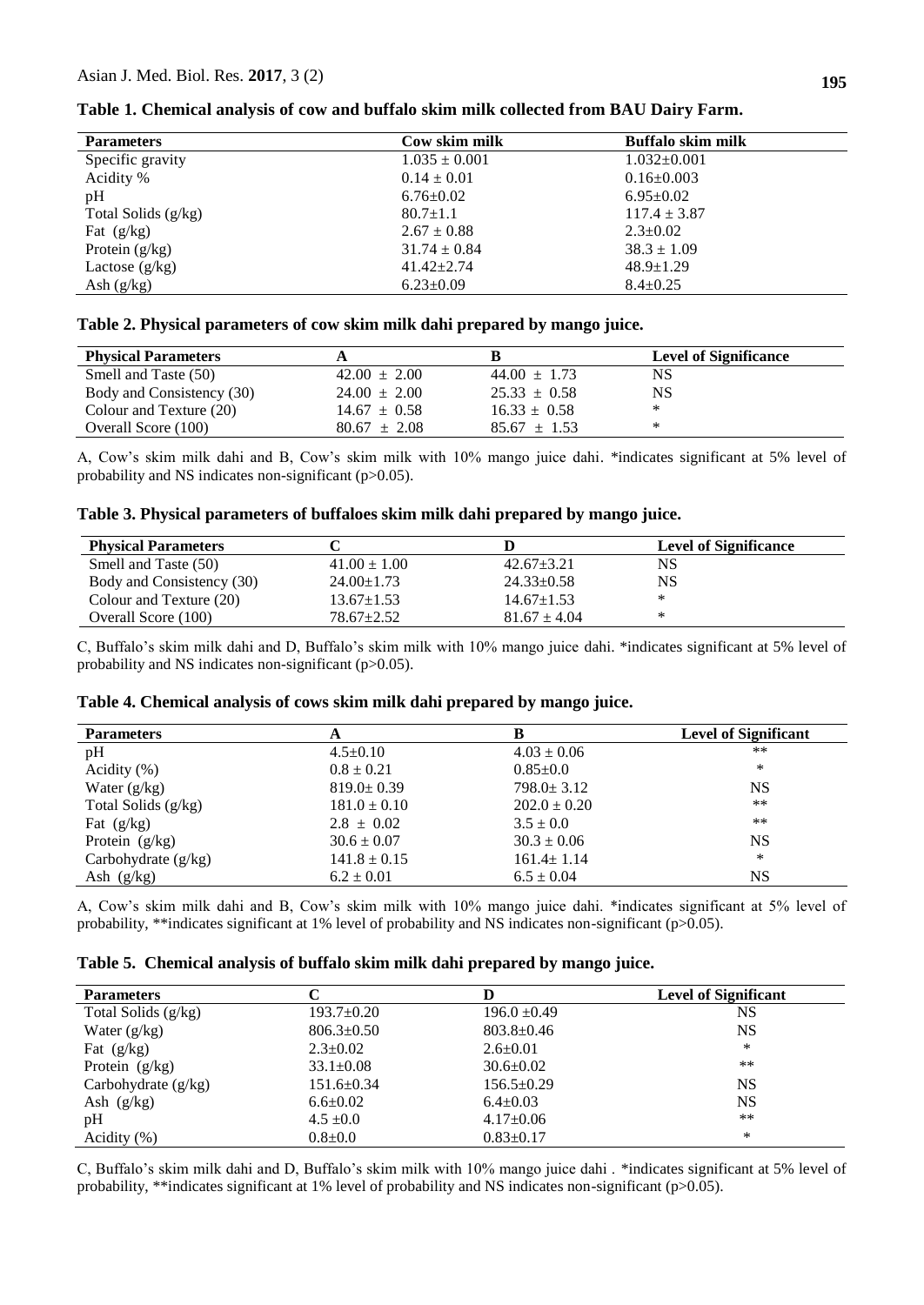

**Figure 1. Total viable count of dahi samples.**



**Figure 2. Coliform count of dahi samples.**

#### **3.5. Microbiological evaluation of cow skim milk dahi prepared by mango juice 3.5.1. Total viable bacteria count**

The total viable count of A and B type dahi were  $61.33 \times 10^{4} \pm 2.31$  and  $72.33 \times 10^{4} \pm 2.52$  cfu/g, respectively (Figure 1). Statistical analysis showed that there was significant difference among the samples. This finding indicated that total viable count increased with addition of mango juice. The findings of the present study are in agreement with the results of Rahman (2004) who found that average total viable count of flavored yogurt drinks was  $120.22 \times 10^4 \pm 2.51$  cfu/g. Again, Alam (1999) found that the average total viable count yoghurt sample was  $75\times10^4$  cfu/g.

#### **3.5.2. Coliform count**

The coliform bacterial count of A and B type dahi are depicted in Figure 2 and which indicated that coliform bacterial count was low in both types of dahi samples. Result showed that there was non-significant difference (p>0.05) between the dahi samples. Lower coliform count indicates that the quality of dahi was maintained hygienically and sanitation condition was good. This finding was similar with Ahmed (2004) who found that there were no coliform bacteria in yoghurt drink samples.